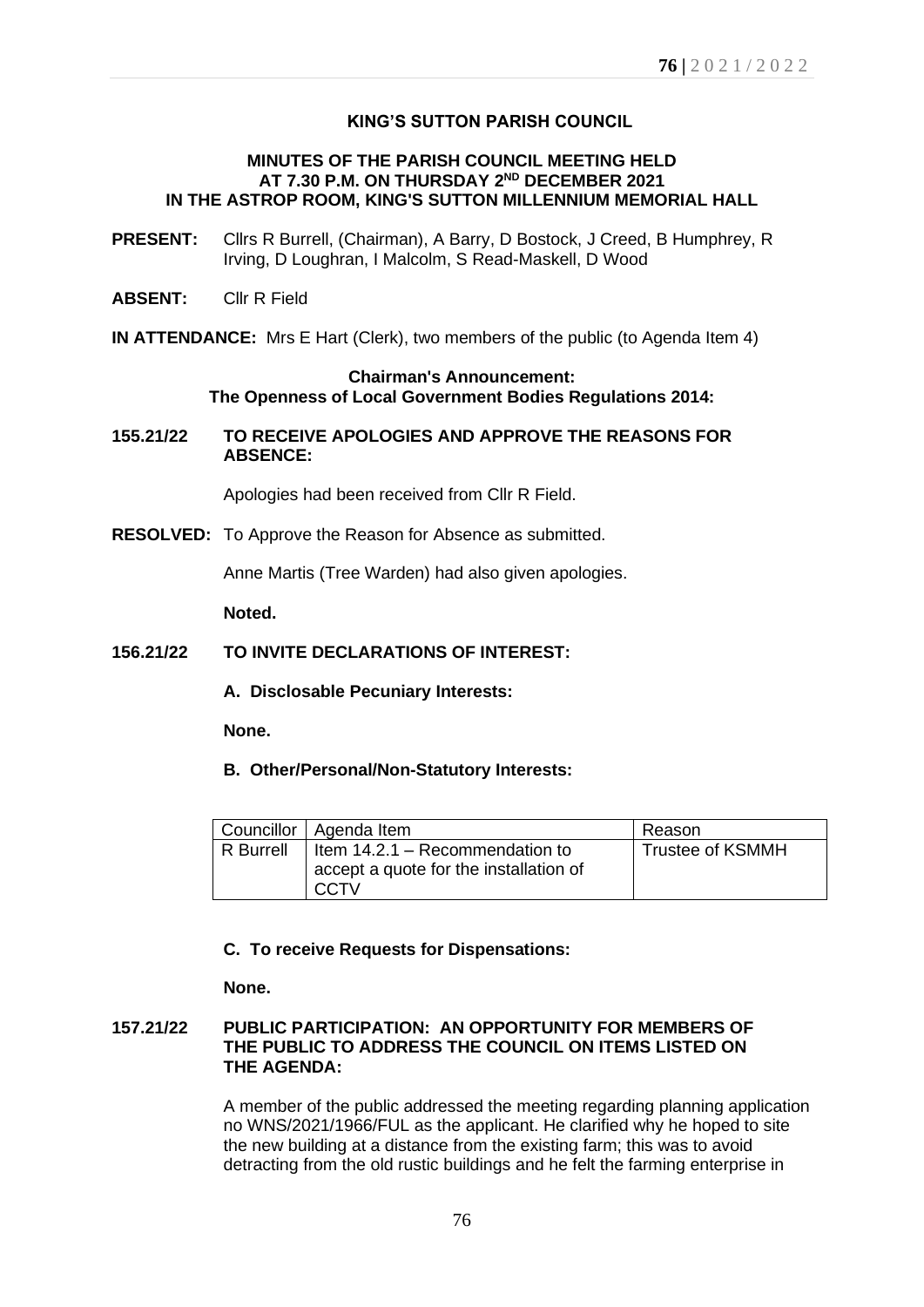the future would be better suited to the location near to the cottage where he anticipated living once renovated.

Another member of the public spoke on behalf of a group of residents who are concerned at the number of motorists driving at excessive speed in the Astrop/Upper Astrop Road locations. A recent police speed survey demonstrated that 71% of motorists exceeded the 30-mph limit. Some drivers are aggressive when challenged. Various strategies to reduce traffic speed have been previously discussed with Highways and the resident felt that chicanes offered the best solution. Parish Councillors were invited to stand on his drive to witness the extent of the problem.

# **158.21/22 TO CONFIRM THE ACCURACY OF THE MINUTES OF THE MEETING HELD 4 TH NOVEMBER 2021:** (previously distributed)

RESOLVED: To approve the Minutes of the meeting held 4<sup>th</sup> November 2021

# **159.21/22 TO NOTE REPORTS FROM:**

## **A. the Clerk:**

#### **MATTERS ARISING**

Minute 135.21/22 King's Sutton Times

Several items regarding Parish Council activities were submitted for inclusion in the winter edition.

Minute 137.21/22 B

Responses from the various landowners have been circulated. GUHG has now requested the Parish Council provide details of the number and species of trees for the Green on Orchard Way. The Tree Warden has been provided with an update on progress.

Minute 139.21/22 B

The electrical connection for the Christmas Tree and the tree pit have both been installed.

Minute 140.21/22 LED light

One light in Glebe Rise has been converted and comments circulated.

Minute 142.21/22 B – Planning Applications and Consultations

All responses as resolved were submitted.

Minute 144.21/22 – Actions regarding HGVs

The Cooperative has been contacted and a response is awaited.

Highways has provided an update on the double yellow line application; the process has been delayed and no outcome will be known for approximately one year.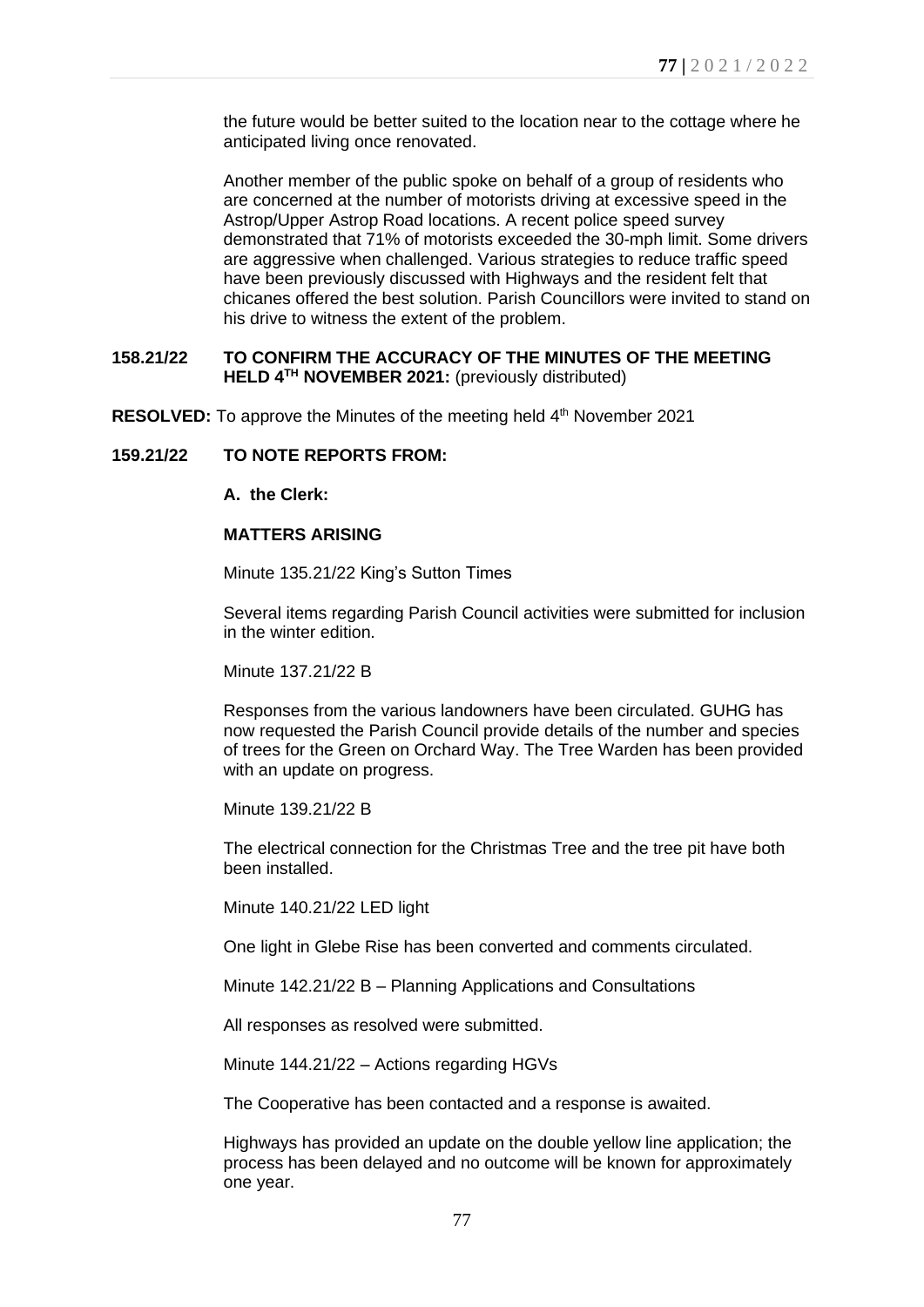Other actions are in hand.

Minute 151.21/22 A.1- Bus Shelter

Comments regarding future use as a library have been circulated.

Minute 151.21/22 A.6 – Traffic Calming

The meeting with the police took place on Wednesday 24<sup>th</sup> November; traffic data has since been received and circulated. There has been a high volume of correspondence with concerned residents.

# **OTHER**

The footpath to the Playing Fields has recently been cleared by Highways in response to a Street Doctor report.

HSBC Moneymaker Account

This is a one-month notice deposit account used for holding reserves (currently it holds £165,237.75); it was resolved (Minute 35.21/22) to invest £85,000 of this money in a bond at Hampshire Trust Bank. Transferring the money has proved to be impossible as no equivalent current account is held and therefore the Council is asked to consider closing the account with funds to be deposited in the Unity account prior to £85,000 being transferred to a new Hampshire Trust Bank bond account with the remainder to be held in the Unity instant access account.

**RESOLVED:** To close the HSBC Moneymaker Account and transfer the balance to the Unity Account to facilitate the opening of a Hampshire Trust Bank bond of £85,000.

Youth Engagement

Martin Gillett, South Northants Youth Engagement Team (who organised the Street Play Event in Halestrap) has advised that he would very much like to deliver a 'full size' Play & Activity Day in both Kings Sutton and Deanshanger in 2022. The total cost is estimated to be £4,500 and he is seeking for contribution from the Parish Council to be provided for in the budget. A new line has been added to the budget for consideration.

**RESOLVED:** To allocate £500 to the Street Play Event when considering the budget.

Community Renewal Fund

Parish and town councils in Northamptonshire will benefit from an investment from the Government's UK Community Renewal Fund (CRF). Northants CALC applied for a grant under CRF and has been awarded £281,625 to carry out research on the devolution of assets and services from unitary councils to parish and town councils. The money will be used to gather evidence to enable better decision-making down the track. Approximately one third of the money will be dispersed to parish and town councils to support data collection. Further information will be circulated by Northants CALC early December.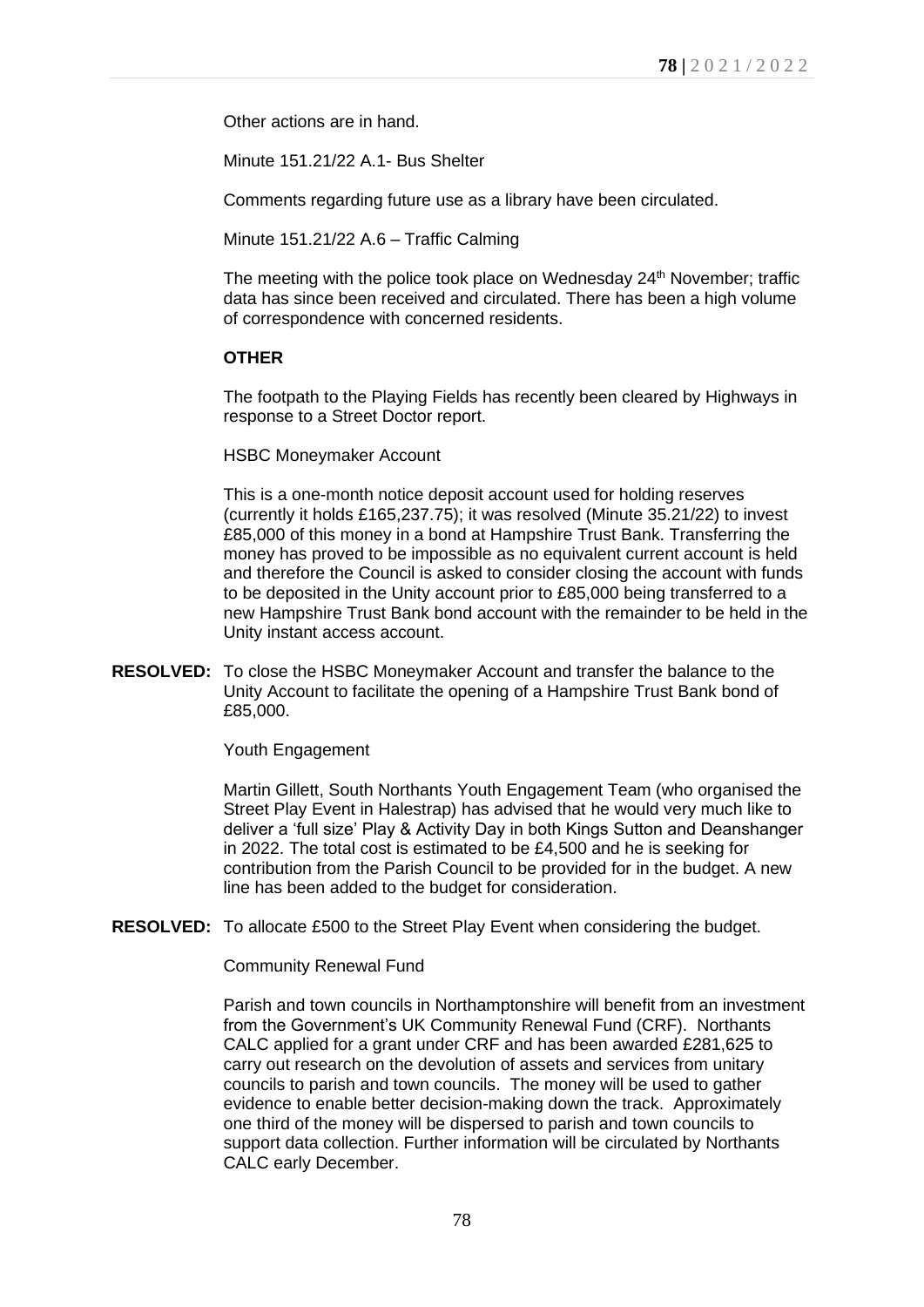### Councillors Covid Support Fund

Councillors at West Northants Council have been given £2,500 each from Covid funds to support local voluntary organisations as they recover from the financial effects of the pandemic. As the money is coming from Covid Grants from Central Government the money can only be used to support organisations affected by the pandemic. It cannot be used for Parish Council activities (but could be used for an organisation supported by the Parish), nor can it be used by individuals.

#### Police

There is a Police, Fire & Crime Commissioner Virtual Councillor meeting on Monday 6th December at 6pm Via Microsoft Teams to discuss proposals for a Community Risk Management Plan. All are welcome.

# National Flood Forum

Cllr Irving has booked a place to attend the All Party Parliamentary Group on Flood Prevention.

#### **Noted.**

#### **The Clerk was thanked for her report.**

#### **B. the Chairman:**

**Noted** that Cllr Burrell had attended the Tamil National Remembrance Day on Saturday 27<sup>th</sup> November 2021 as a representative of the Parish Council.

- **C. the Vice Chairman: nil report.**
- **D. the unitary Councillors: nil report**

#### **160.21/22 FINANCE SCHEDULE:**

| King's Sutton Parish Council - December 2021 |              |             |  |  |
|----------------------------------------------|--------------|-------------|--|--|
|                                              | 30.11.2021   | 31.10.2021  |  |  |
| Unity Trust Bank - current                   | £76,046,84   | £79.278.76  |  |  |
| Unity Trust Bank - instant acces             | £5.004.93    | £5,004.93   |  |  |
| <b>HSBC: Money Market Account:</b>           | £165,237,75* | £165,237.75 |  |  |

\* amount to be transferred into Unity account and HSBC account to be closed

#### **A. To Approve the Payments:**

|             | To ratify                 |                            |                                   |                |            |             |
|-------------|---------------------------|----------------------------|-----------------------------------|----------------|------------|-------------|
|             | Date Cheque/DD/BACS Payee |                            | <b>Description</b>                | Amt (incl VAT) | <b>VAT</b> | VAT Reg No. |
| 23.11.21    |                           | <b>BACS KestrelRidge</b>   | <b>Christmas Tree</b>             | £275.00        |            |             |
| 23.11.21    |                           | <b>BACS Richard Taylor</b> | Installation of Chistmas Tree Pit | £150.00        |            |             |
| 09.12.2021  |                           | DD Yü Energy               | <b>Invoice 00632744</b>           | £129.16        | £6.15      | 236 2276 15 |
| 09.12.2021  |                           | DD Yü Energy               | <b>Invoice 00632745</b>           | £382.20        | £63.70     | 236 2276 15 |
| 09.12.2021  |                           | DD Yü Energy               | <b>Invoice 00632746</b>           | £33.35         | £1.59      | 236 2276 15 |
| 15.12.2021  |                           | <b>DD NEST</b>             | December pension contributions    | £57.75         |            |             |
|             | <b>To Approve</b>         |                            |                                   |                |            |             |
| <b>Date</b> | <b>Cheque/BACS Payee</b>  |                            | <b>Description</b>                | Amt (incl VAT) | <b>VAT</b> | VAT Reg No. |
| 02.12.2021  |                           | <b>BACS E Hart</b>         | Expenses - TEN + office expenses  | £34.30         |            |             |
| 02.12.2021  |                           | <b>BACS A Morton</b>       | <b>KST delivery</b>               | £55.86         |            | 650673044   |
| 02.12.2021  |                           | <b>BACS KSMMH</b>          | Rent and Meetings for November    | £170.00        |            |             |
| 02.12.2021  |                           | <b>BACS Northants CALC</b> | Invoice 1710                      | £38.00         |            |             |
| 02.12.2021  |                           | <b>BACS SparkX</b>         | Invoice 3583 - LED                | £393.72        | £65.62     | 984134894   |
| 02.12.2021  |                           | <b>BACS SparkX</b>         | Invoice 3582 - Christmas Tree     | £2,141.00      | £356.90    | 984134894   |
| 02.12.2021  |                           | <b>BACS SparkX</b>         | Invoice 3581 - Testing            | £2,268.00      | £378.00    | 984134894   |
| 02.12.2021  |                           | <b>BACS Bridson Kneale</b> | Invoice BK066                     | £120.00        |            |             |
| 27.12.2021  |                           | <b>BACS E Hart</b>         | <b>December Wages</b>             | £1,150.54      |            |             |
| 30.12.2021  |                           | <b>BACS HMRC</b>           | PAYE and NI Month 9               | £245.23        |            |             |
|             |                           |                            | Total                             | £7,644.11      | £871.96    |             |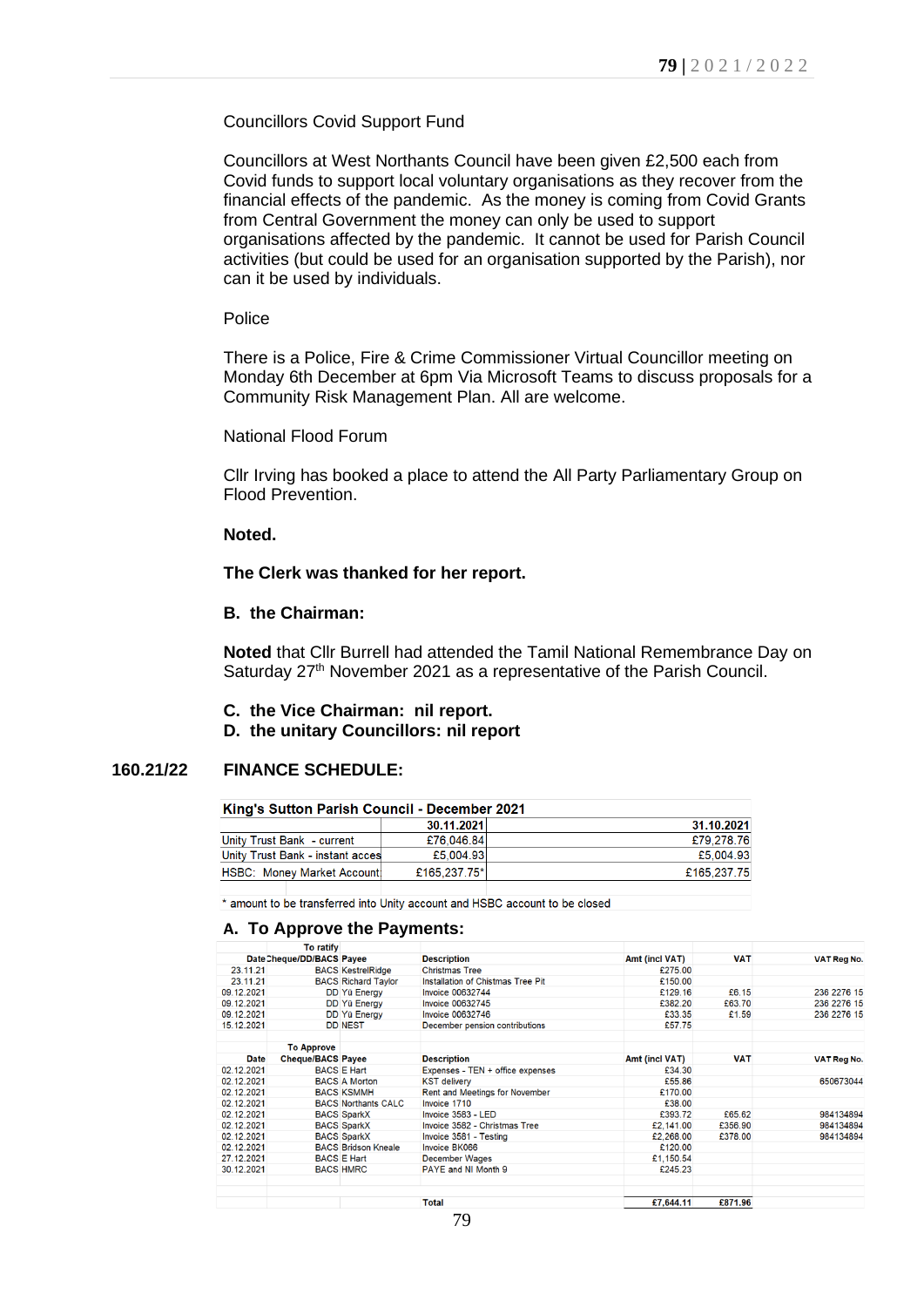# **RESOLVED:** To approve the payments.

## **B. To Note Receipts:**

| <b>Receipts</b> | <b>Type Payer</b>      | <b>Description</b>                           | Amt     |       |
|-----------------|------------------------|----------------------------------------------|---------|-------|
| 16-30.11.21     | <b>BACS Various</b>    | Individual stall payments for Christmas Fair | £360.00 |       |
| 18.11.21        | <b>BACS Advertiser</b> | <b>King's Sutton Times</b>                   | £153.00 |       |
|                 |                        |                                              |         |       |
|                 |                        |                                              |         |       |
|                 |                        | <b>Total</b>                                 | £513.00 | £0.00 |

#### **Noted.**

# **161.21/22 TO NOTE THE PAYMENTS AND RECEIPTS AGAINST BUDGET YEAR TO DATE**

**Noted** that the Finance, Governance and Policy Committee had reviewed the receipts and payments against budget to 15<sup>th</sup> November 2021 and they were broadly in line with expectations (variances explained). **Noted** that the Clerk has reassigned £8597.50 from 1.1 Play Equipment Maintenance to 11.4 Play Area Renewal Fund as requested**.**

# **162.21/22 WARDEN REPORTS: TO CONSIDER ISSUES RAISED BY A. Footpaths Warden**

**Noted** that an issue with a ploughed field (AS11) reported by a resident has been addressed by the Footpaths Warden by discussion with the landowner.

## **B. Tree Warden: to include the Queen's Green Canopy project**

**Agreed** that the Clerk should meet with the Tree Warden to finalise details of numbers, locations and species for review at the January Meeting. **Action:** Clerk

## **C. War Memorial Warden**

None.

## **163.21/22 TO CONSIDER AWARDING A GRASS CUTTING TENDER FOR 2022/23**

**RESOLVED:** To award the tender for grass cutting to M.Dempsey for 2022/23, noting his reliability and good service. **Action:** Clerk

# **164.21/22 CHRISTMAS FAYRE ON SATURDAY 11TH DECEMBER**

#### **A. To receive update on general arrangements**

**Noted** that the Risk Assessment was being completed on 3<sup>rd</sup> December. The tree was booked for delivery on Wednesday 8<sup>th</sup> December and would be decorated on the Thursday/Friday.

**RESOLVED:** To hire a cherry picker if none was available locally to borrow.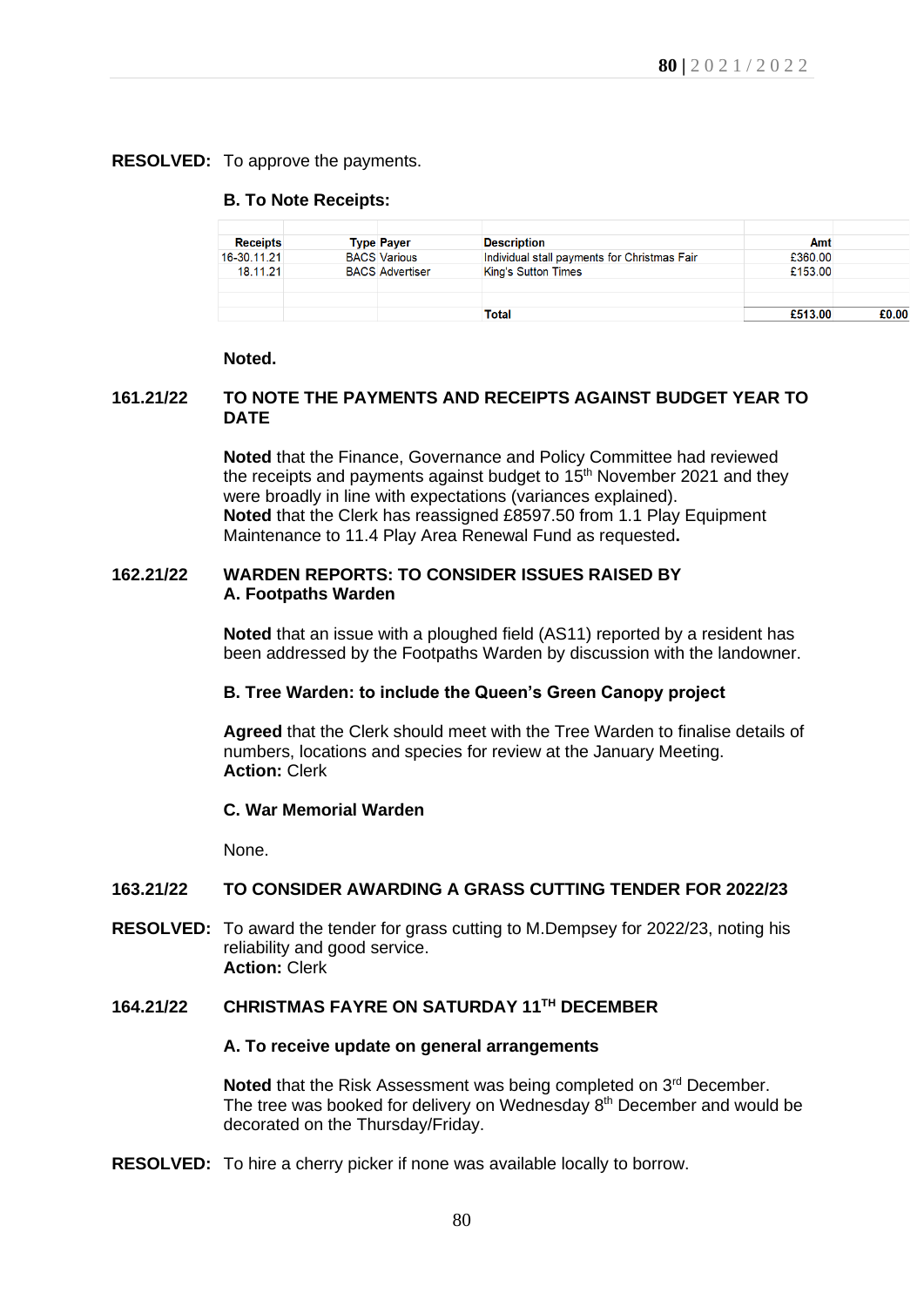**Noted** that Horton Radio had been booked to provide announcements and music.

# **165.21/22 LIGHTING PROVISION ON GLEBE RISE: TO CONSIDER FEEDBACK ON LED LIGHT**

**Cllr Bostock** stated that he found the new light to be a big improvement.

**RESOLVED:** To consider feedback at the January meeting as the King's Sutton Times had only recently been published. **Action:** Clerk

# **166.21/22 TO NOTE INTENTION OF WNC TO INTRODUCE A CHARGE FOR THE DISPOSAL OF GREEN WASTE IN THE SOUTH NORTHANTS LOCALITY**

Disappointment was expressed at the decision of West Northamptonshire Council.

**Noted** that the decision had now been called in to be reviewed by the Place Overview and Scrutiny Committee.

**RESOLVED:** To contact Cllr Bainbridge, Chair of the Place Overview and Scrutiny Committee, noting that the decision regarding households being required to pay for their green bins to be emptied has been called in and recording support for its re-consideration.

> To highlight that, due to rural nature of the locality, it is considered inequitable to make a comparison with other more built-up areas of the county when assessing the needs of the residents of the parish.

# **167.21/22 PLANNING:**

**A. Chairman's Report: nil report B. To consider Recommendations from the Meeting held at 7.00 p.m. on 2 nd December 2021 B.1. Applications: B.1.1 Application No WNS/2021/1966/FUL Proposal: Grain store Location: Sutton Lodge Farm Banbury Lane, Kings Sutton, OX17 3JR**

Recommendation B.1.1: that the Parish Council objects to the application on the grounds that the structure is planned to be built in the open countryside, while there appear to be other pieces of land available near or adjacent to the existing buildings on the farm.

**RESOLVED:** To adopt recommendation B.1.1.

# **B.1.2 Application No WNS/2021/1939/MAF Proposal: A solar park with associated infrastructure including two substations, raised plinths and reinforced grass track. Location: Land adjoining Cherwell Valley Business Park. OX17 3AA**

Recommendation B.1.2: that the Parish Council has no objection to the application, noting that measures will be taken to account for the fact that the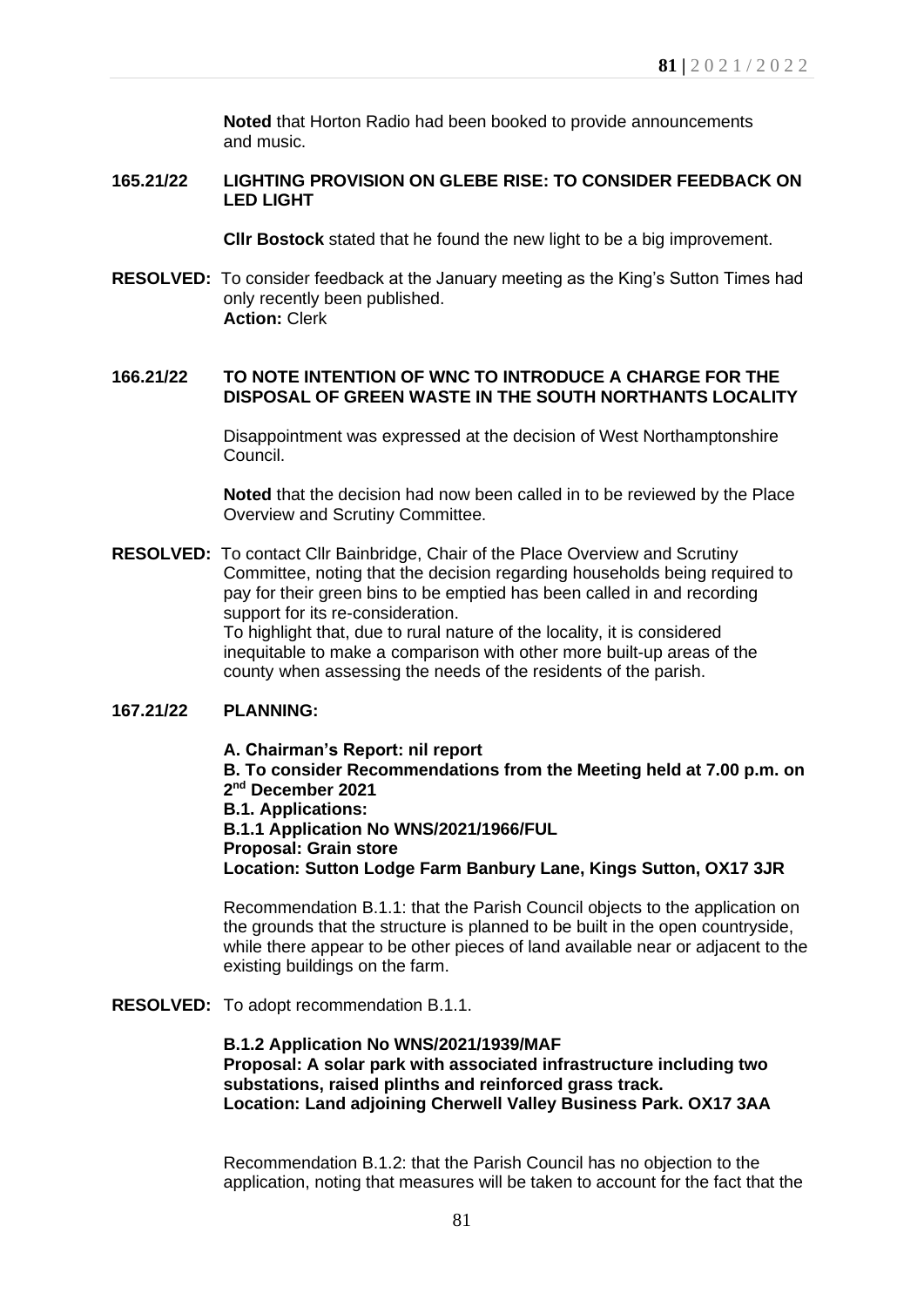development is on a flood plain and that the development will be able to be glimpsed at points from the canal and the Jurassic footpath (also in the vicinity of the M40 motorway).

**RESOLVED:** To adopt recommendation B.1.2.

**Noted** that arrangements for connection to the electricity grid were included in the application.

## **B.2 Rectory Homes: to note update**

**Noted that** Rectory Homes has informed the Parish Council that the application has not yet been submitted due to a heavy workload and late receipt of data and information from third parties to be including in various technical reports. They now envisage that the application will be submitted during w/c 20<sup>th</sup> December.

**Noted** that responses to questions posed by the Parish Council to Rectory Homes will be submitted at about the same time, possibly the week before.

## **B.3 West Northamptonshire Strategic Plan – Spatial Options consultation: to note the time extension for submission of comments**

Recommendation B3: to note the time extension

- **RESOLVED:** To adopt recommendation B.3
- **168.21/22 FINANCE GOVERNANCE & POLICY COMMITTEE: A. Chairman's Report: nil report B. To consider Recommendations from the Meeting held on 16th November 2021: B.1: To Accept the Quote from Blinkhorns for the sum of £3093 plus VAT to install the system as detailed in the quote (subject to the agreement of the King's Sutton Millennium Memorial Hall Committee).**
- **RESOLVED:** To adopt recommendation B.1, noting the agreement of the King's Sutton Millennium Memorial Hall Committee was now in place.

**B.2: To place an order with Ecosurface for works listed under Option 3 (tunnel mound, the zipline and the double swing) noting that the original quote of £10,650 has been reduced to £10,300 (as long as the bark is cleared ready for works by the end of January 2022)**

**RESOLVED:** To adopt recommendation B.2

**B.3: To Approve the Scale of Fees and Jubilee Rose Garden Guidelines as circulated. (An increase of 3 per cent on the previous year, rounded to the nearest pound.)**

**RESOLVED:** To adopt recommendation B.3

**B.4: To approve the Risk Assessment for Burial Grounds (as amended)**

**RESOLVED:** To adopt recommendation B.4

## **B.5: To re-approve the Standing Orders with no amendments**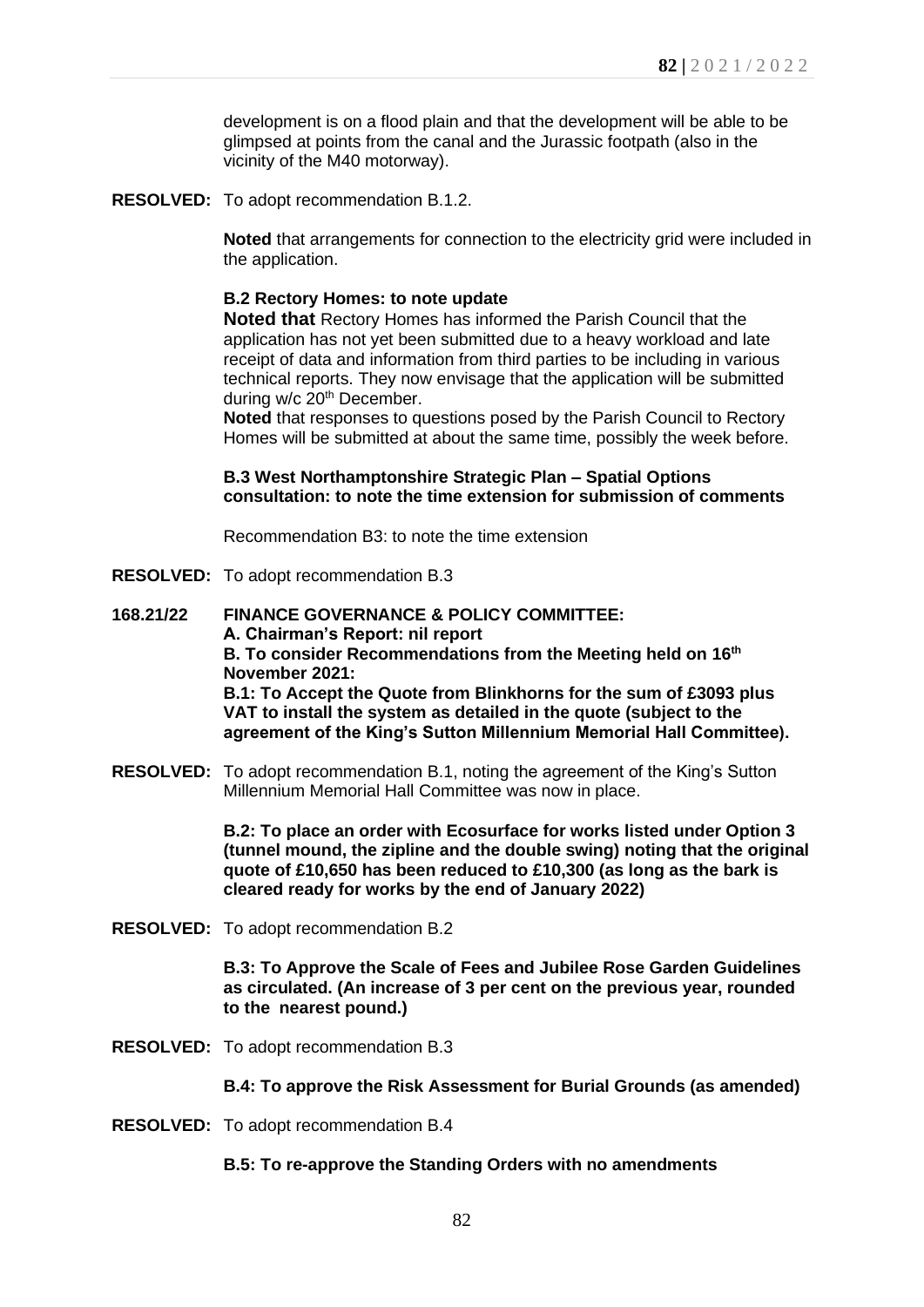**RESOLVED:** To adopt recommendation B.5

# **B.6: To re-approve the Financial Regulations with no amendments**

**RESOLVED:** To adopt recommendation B.6

**B.7 Communications: Email Policy, Website, And Social Media B.7.1 To create a Working Group to review all aspects of social media and communications with the aim of producing:**

- **A fresh-looking, modern, and up-to date website**
- **An integrated, robust and responsive system of communication**
- **RESOLVED:** To adopt recommendation B.7.1
- **RESOLVED:** To appoint the following as members of the Working Group: Cllrs Bostock (Chairman), Barry and Malcolm, noting that non-Councillors with relevant skills might also join the group.

**Noted** that a Terms of Reference would be drafted by the Working Party to be approved by the Parish Council.

**B.7.2 To recommend extending the current contract for a period of six months and to inform the contractor of the aims of the Working Group.**

**RESOLVED:** To adopt recommendation B.7.2

**C. BUDGET 2022/23 C.1. To review/comment upon draft receipts budget as circulated (£6164 without the precept)**

**Noted.**

**C.2 To review/comment upon draft payments budget as circulated** 

**RESOLVED:** To amend line 7.1 Christmas Fayre to £500 from £1000.

**C.3 To note the current reserves levels and note the comments of the Finance, Governance and Policy Committee thereon**

**Noted** that designated reserves stood at £172,708.

The comments of the Finance, Governance and Policy Committee (Minute FGP 61.21/22 B) were **noted.**

# **169.21/22 TRAINING: COURSES AND WORKSHOPS A. To Receive Requests for places on courses**

**Noted** that Cllr Irving has booked a place to attend the All Party Parliamentary Group on Flood Prevention.

## **B. To Receive Feedback from Councillors on attended courses**

Cllrs Irving and Read-Maskell commented that they felt the course on lowcost housing was of limited use.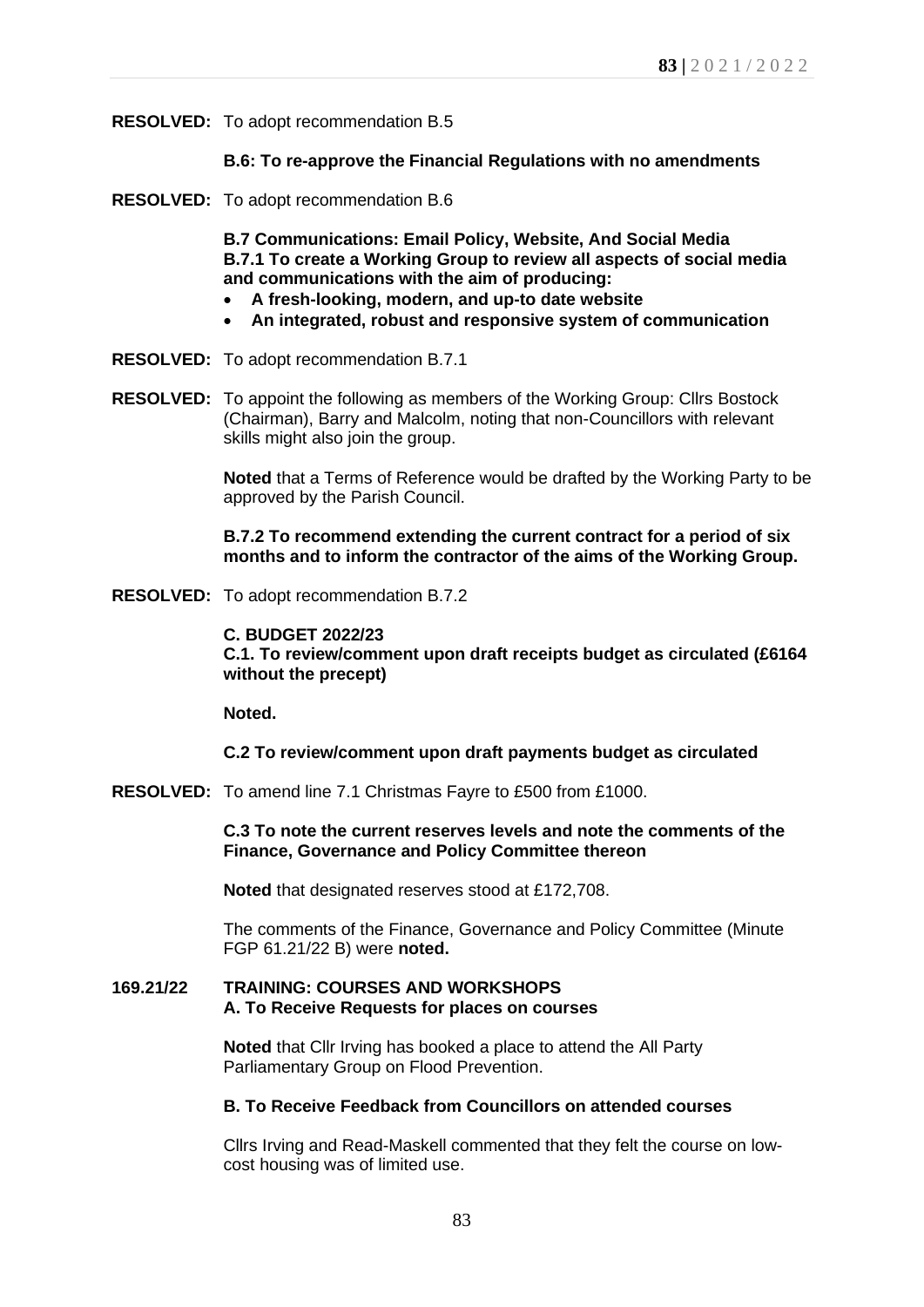# **170.21/22 TO RECEIVE UPDATES REGARDING THE BIODIVERSITY PROJECTS**

# **Item deferred.**

## **171.21/22 PROJECT UPDATES: TO RECEIVE REPORTS AND PUT QUESTIONS REGARDING: A. The Cemetery Extension:**

**RESOLVED:** To instruct Bower Bailey solicitors to proceed with the purchase of the land once planning approval was given. **Action**: Clerk

# **B. Implementation of Car Charging Points**

**Noted** that the meeting of the Trustees of the Millennium Memorial Hall had resolved to proceed with four charge points to be located at the rear of the car park, of which three would be dual use and one designated for charging only.

Cllr Wood and Ann Morton had visited some sites with BP installations and had been impressed with their neatness. Further details on costings were awaited from BP.

**Noted** that the contract between the Hall and BP would be for a three-year term.

**RESOLVED:** To apply for the ORCS grant when all necessary information had been obtained. **Action**: Clerk, Cllr Wood

# **172.21/22 TO RECEIVE UPDATE ON THE PHOTOGRAPHY COMPETITION ON THE WEBSITE**

**RESOLVED:** To approve the proposal (as distributed) with an additional clause stating that serving Parish Councillors are not permitted to enter the competition.

> **Noted** that Cllr Bostock would notify the Parish Council of the identity of the judges.

**Noted** that Cllr Bostock would ensure that the Parish Council received the copyright of submitted photos.

# **173.21/22 MOTION TO EXCLUDE MEMBERS OF THE PUBLIC AND THE PRESS FROM THE NEXT ITEM ON THE AGENDA:**

No members of the public present: item not applicable

## **174.21/22 STAFFING:**

**A. Clerk's Annual Appraisal: To Receive Summary Report from the Chairman**

Cllr Burrell stated that he was very happy with the Clerk's performance in the last year.

The Annual Appraisal Summary was **noted.**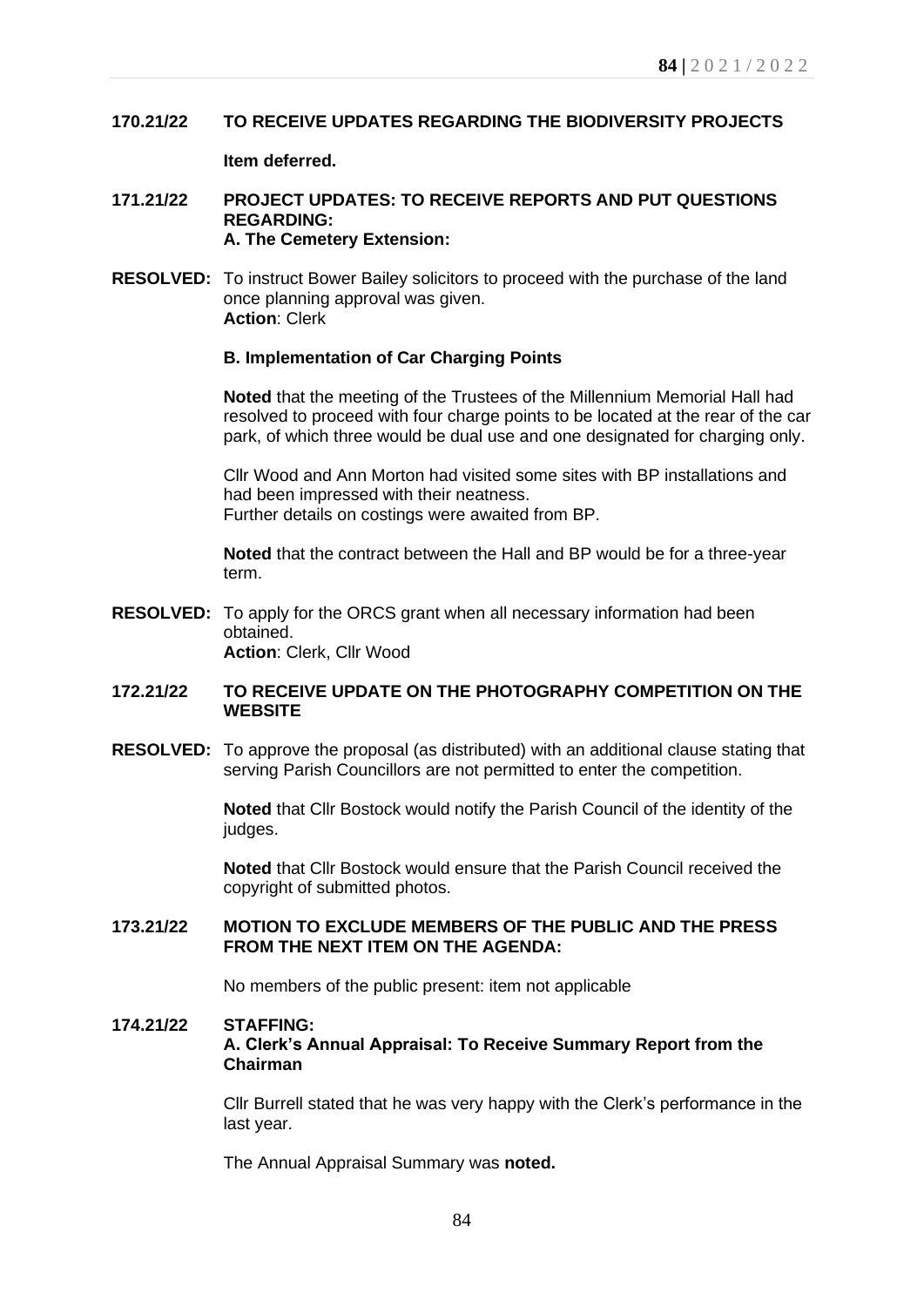# **B. To consider making amendments to the Clerk's Contract and Job Description**

- **RESOLVED:** To adopt all recommendations regarding amendments to the Clerk's Contract as detailed in the Annual Appraisal Summary, including increasing contracted hours to 25 per week.
- **RESOLVED:** To adopt all recommendations regarding amendments to the Clerk's Job Description as detailed in the Annual Appraisal Summary.

## **175.21/22 MOTION TO RE-OPEN THE MEETING TO MEMBERS OF THE PUBLIC AND THE PRESS**

No members of the public present: item not applicable

## **176.21/22 COUNCILLOR AND WARDEN REPORTS: TO RECEIVE REPORTS AND PUT QUESTIONS TO:**

**A. Councillors For..:**

**A.1 Amenities**: to include consideration of feedback regarding the bus shelter library

**Deferred** to allow for further feedback following the recent publication of the King's Sutton Times.

# **A.2 Cemetery: to note a tidy up afternoon date of 4th December**

**Noted** (from 1:30pm)

## **A.3 Communications: nil report A.4 Lighting:**

A request from a resident to provide additional lighting was **deferred** as Cllr Field was not present.

## **A.5 The Rec: nil report**

# **A.6 Traffic Calming and Highways: to include receiving feedback from the meeting with the police on Wednesday 24th November**

**Noted** that the Parish Council is not responsible for ensuring speed limits are adhered to and is not an expert in the field but that it represents the community and their concerns and should consider asking Highways experts which methods they consider would provide most benefit.

## **RESOLVED:** To request a meeting with Helen Howard to discuss chicanes and to explore the benefits of other deterrents including improving signage, lighting, and the aesthetics of the village entrance. **Action**: the Clerk

**Noted** that the Clerk would also ask Helen Howard for an update regarding measures on Banbury Lane which had not been implemented,

It was emphasised that it should not be assumed that speeding is a deliberate intention on the part of a motorist.